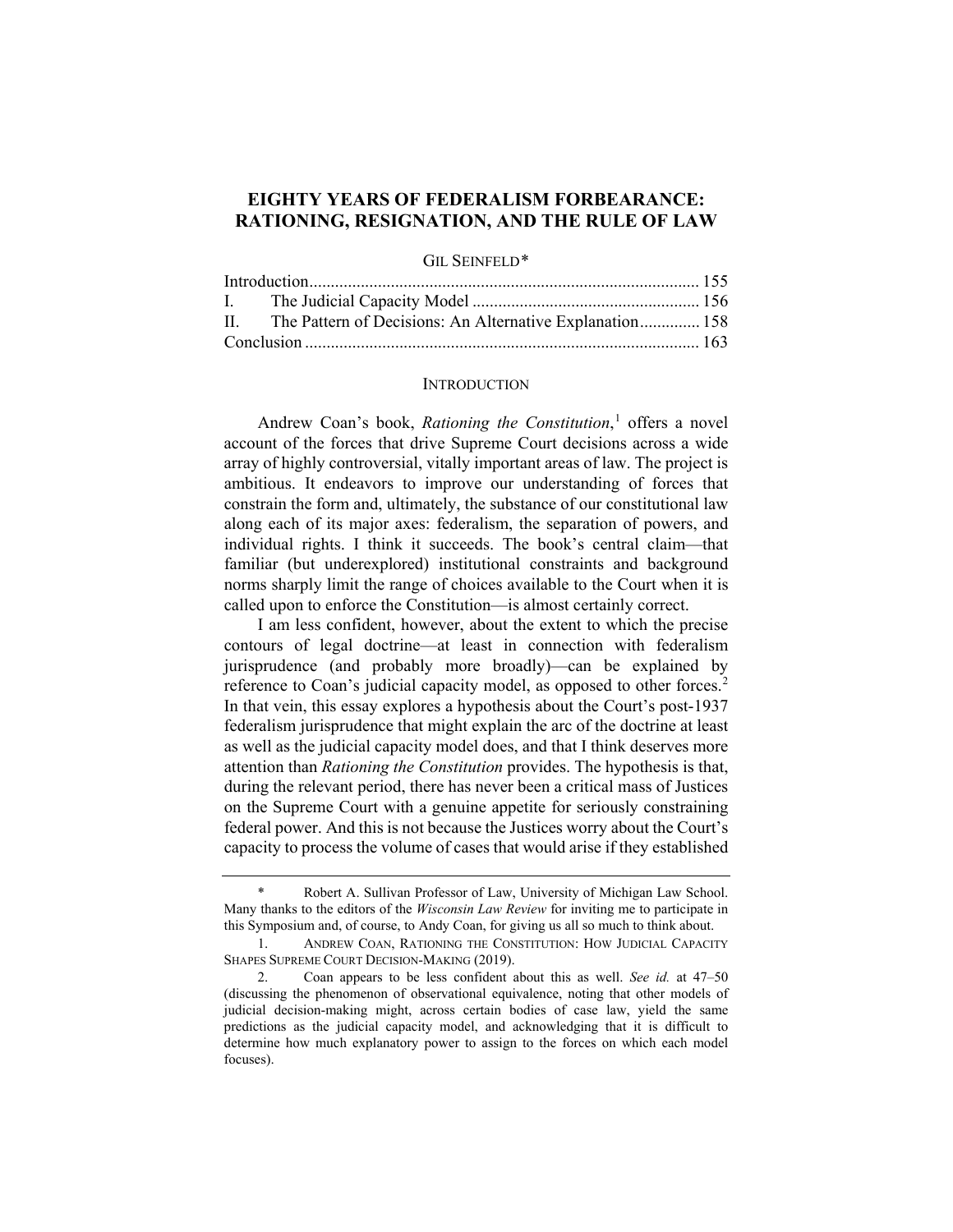such constraints, but because doing so is unattractive in its own right. I am aware, of course, that many conservative jurists and commentators have vigorously lamented the explosion of federal power during and since the New Deal. Still, for a variety of reasons that I will explore in this essay, I am inclined to think this is more of a political talking point than the foundation for a genuine, actionable agenda for doctrinal change.<sup>[3](#page-1-0)</sup>

In Part I, I briefly summarize the key features of Coan's judicial capacity model and describe its application to cases involving the scope of federal power. In Part II, I make the case that these cases are best understood by reference to considerations external to the judicial capacity model. These include conservative Justices' recognition of, and resignation to, the fact that the size of the national government and the scale of its regulatory activity are (to a significant extent) both necessary and non-negotiable. I will also argue that the contours of the doctrine are, in part, an outgrowth of the Justices' commitment to the rule of law (or, at least, squeamishness about being called out for failing to adhere to it).

# I. THE JUDICIAL CAPACITY MODEL

The central thesis of *Rationing the Constitution* is that, in certain "high-stakes" and/or "high-volume" areas of constitutional law, constraints on the capacity of the federal judiciary (the Supreme Court of the United States in particular) will cause the Justices to embrace clear categorical rules and to defer to the constitutional judgments of other government actors.[4](#page-1-1) They do so, Coan explains, because they effectively have no choice. Reliance on vague standards or on a non-deferential approach, the argument goes, would trigger a dramatic increase in the number of lawsuits challenging federal legislation and would cause a related spike in the number of lower federal court decisions invalidating federal statutes and regulations. $5$  To avoid being confronted with a docket far beyond the Justices' capacity to process, the Court would then need to relax either its commitment to foundational norms of judicial professionalism or its commitments to preserving the uniformity of federal law and reviewing virtually every lower court decision that invalidates a federal enactment.[6](#page-1-3) None of these options (*i.e.* drowning in cases, deciding cases in irresponsible haste, or tolerating disuniformity and the widespread invalidation of federal law by lower courts) is remotely tolerable to the Justices; and so, Coan argues, across many important areas of

<span id="page-1-3"></span><span id="page-1-2"></span><span id="page-1-1"></span><span id="page-1-0"></span><sup>3.</sup> It is possible that, with the appointments of Justices Gorsuch and Kavanaugh, this is no longer true. Time will tell.

<sup>4.</sup> COAN, *supra* not[e 1,](#page-0-3) at 31.

<sup>5.</sup> *Id.* at 19.

<sup>6.</sup> *Id.* at 23–24.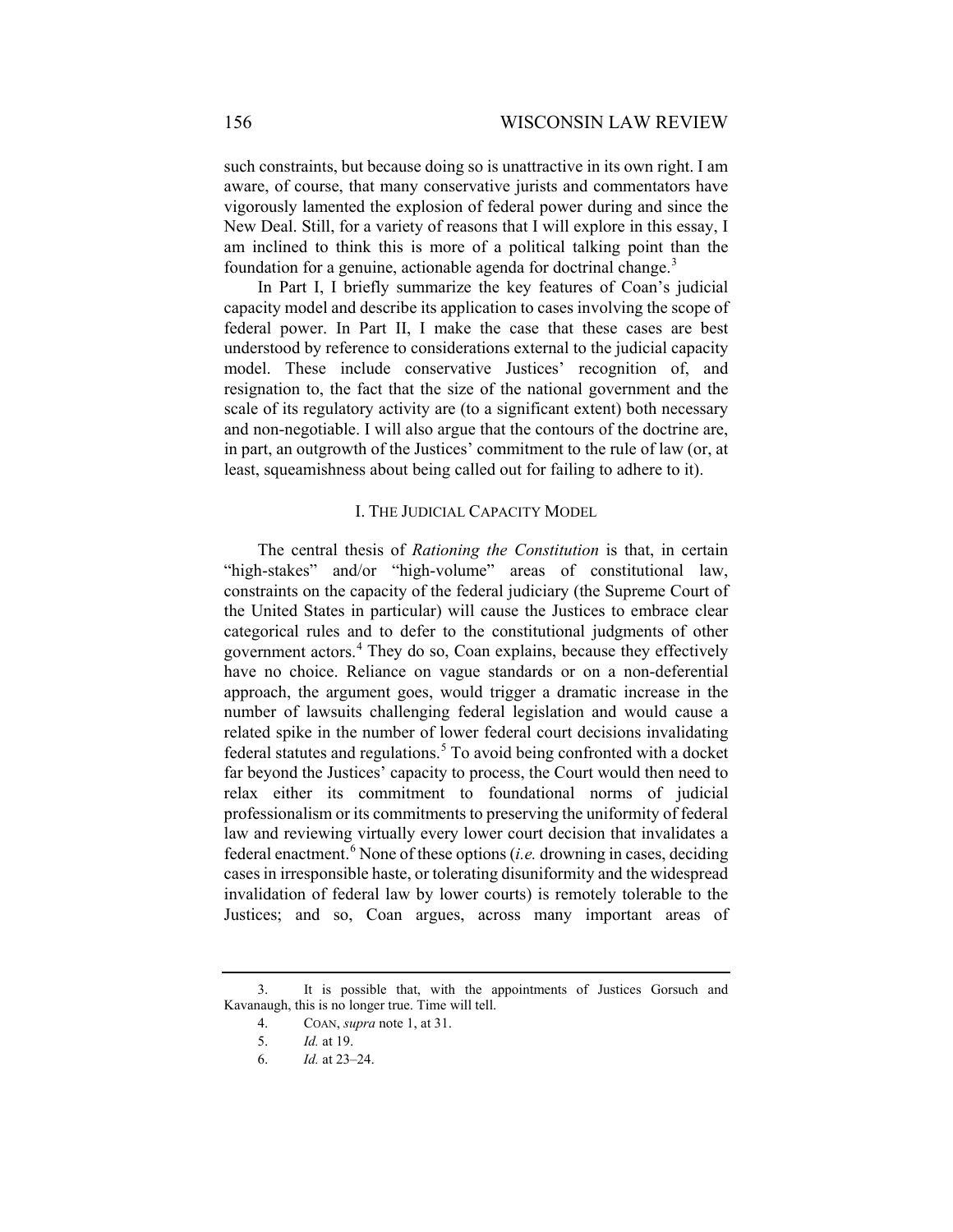constitutional law, we see the Court rely on categorical rules and exhibit high levels of deference to the political branches of government.<sup>[7](#page-2-0)</sup>

The relationship between judicial deference and reliance on rules, on the one hand, and the frequency of challenges to federal law, on the other, is fairly straightforward. As Coan points out, the incentive for parties who feel burdened by federal law or regulation to initiate a legal challenge is weaker if courts establish a pattern of strong deference to the political branches: the more likely courts are to defer (and thus uphold federal law), the less likely parties are to raise challenges, because the expected outcome of the litigation is less likely to be favorable.<sup>[8](#page-2-1)</sup> Reliance on vague standards in suits challenging federal law, meanwhile, increases uncertainty with respect to outcomes; and uncertainty will, likewise, tend to drive parties into court, since adversaries are more likely to simultaneously see a path to victory when the legal landscape is hazy.<sup>[9](#page-2-2)</sup> Where the stakes are high enough and the doctrinal framework is applicable to a large number of statutes and circumstances, then, reliance on standards and a non-deferential approach will trigger the docket pressures mentioned above.<sup>[10](#page-2-3)</sup>

Coan argues that, at least since the New Deal, the key Supreme Court decisions relating to the scope of federal power under the Commerce and Spending Clauses closely follow this pattern. Thus, he points out that, from 1937 to 1995, the Justices adhered to a rigid rule of deference to congressional judgments relating to the scope of federal power to regulate interstate commerce.<sup>[11](#page-2-4)</sup> And although the Court has, since 1995, exhibited some willingness to police the outer limits of this power, it has done so by way of rigid, categorical distinctions between what is subject to federal regulation (economic activity) and what is not (non-economic activity, inactivity).<sup>[12](#page-2-5)</sup> Those limits, meanwhile, are exceedingly narrow in scope, so it remains fair to say that the longstanding tradition of deference continues to hold sway in connection with the commerce power.<sup>[13](#page-2-6)</sup> The Supreme Court's Spending Clause jurisprudence from 1936 until the present day has a roughly similar shape, with something "approaching a rule of categorical deference"<sup>[14](#page-2-7)</sup> at its core. That pattern of deference has been interrupted only by the Court's 2012 decision in *National Federation* 

<span id="page-2-7"></span><span id="page-2-6"></span><span id="page-2-5"></span><span id="page-2-4"></span>12. *Id.*; *see Nat'l Fed'n of Indep. Bus. v. Sebelius*, 567 U.S. 519 (2012); *United States v. Lopez*, 514 U.S. 549 (1995).

<sup>7.</sup> *Id.* at 23.

<sup>8.</sup> *Id.*

<sup>9.</sup> *Id.* at 21–22.

<span id="page-2-3"></span><span id="page-2-2"></span><span id="page-2-1"></span><span id="page-2-0"></span><sup>10.</sup> Coan also emphasizes that, in many of these scenarios, at least some of the parties with strong incentives to challenge federal law will possess the resources necessary to mount such challenges and pursue them with vigor. *See, e.g.*, *id.* at 71–72, 84.

<sup>11.</sup> *Id.* at 62–63.

<sup>13.</sup> COAN, *supra* not[e 1,](#page-0-3) at 63–64.

<sup>14.</sup> *Id.* at 84.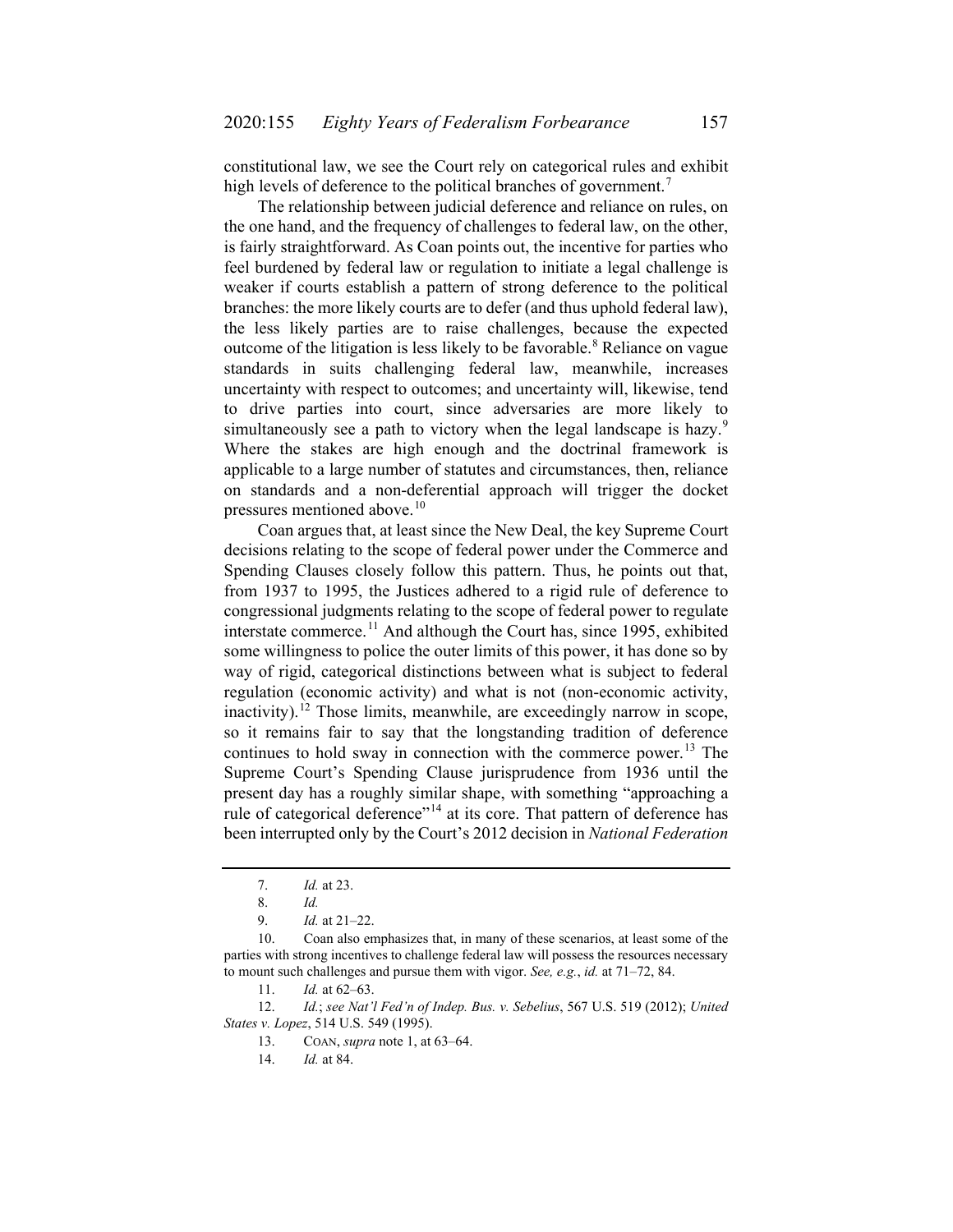*of Independent Business v. Sebelius*, [15](#page-3-0) which, on Coan's telling, is highly unlikely to support the invalidation of other exercises of the spending power.<sup>[16](#page-3-1)</sup> This suffices to show, at the very least, that the pattern of Supreme Court decisions in these areas is consistent with the expectations generated by the judicial capacity model.

As Coan acknowledges, however, it's one thing to say that the key cases in these areas are consistent with his model, and another to say that that model provides the best explanation as to why the case law has assumed its current form.<sup>[17](#page-3-2)</sup> In the Section that follows, I explore an alternative explanation (really, it's a series of interlocking explanations) for the phenomena Coan observes in the Supreme Court's federalism decisions.

## II. THE PATTERN OF DECISIONS: AN ALTERNATIVE EXPLANATION

As a general matter, we should expect Supreme Court Justices to eschew approaches toward constitutional interpretation that threaten serious upheaval with respect to important, deeply-entrenched governance practices—and this is true whether those practices relate to federal-state relations, the separation of powers, or individual rights. There are two principal reasons for this. One, which *Rationing the Constitution* mentions repeatedly, is fear of the political backlash that is likely to accompany decisions that upset settled expectations with respect to matters of great importance.<sup>[18](#page-3-3)</sup> The other, which Coan gestures at only briefly, is that even Justices who are deeply troubled by the prospect of a federal government with something approaching a general police power understand (and are resigned to the fact) that, along many different dimensions, responsible stewardship of American economic life requires a heavy federal hand.<sup>[19](#page-3-4)</sup>

I'm reminded here of a quip Justice Scalia was known to trot out when describing his approach toward constitutional interpretation (and distinguishing that approach from the one favored by Justice Thomas): "I am an originalist," he liked to say, "but I am not a nut."<sup>[20](#page-3-5)</sup> Interpretive

<sup>15.</sup> 567 U.S. 519 (2012).

<span id="page-3-1"></span><span id="page-3-0"></span><sup>16.</sup> *Id.* at 80–81 (describing what he believes are the limits on the reach of the standard articulated in *NFIB* and concluding "[i]f this is the case, it is difficult to imagine any federal spending legislation besides the Affordable Care Act that would be unconstitutional under [the] controlling approach").

<sup>17.</sup> *Id.* at 40.

<sup>18.</sup> *See, e.g.*, *id.* at 44, 67, 83.

<span id="page-3-4"></span><span id="page-3-3"></span><span id="page-3-2"></span><sup>19.</sup> *See id.* at 75 (acknowledging that certain "extreme results" might "give pause to many justices"); *id.* at 74 (noting that revival of the manufacturing/commerce distinction in Commerce Clause cases "would produce results that many Justices would find unpalatable").

<span id="page-3-5"></span><sup>20.</sup> JEFFREY TOOBIN, THE NINE: INSIDE THE SECRET WORLD OF THE SUPREME COURT 103 (2007).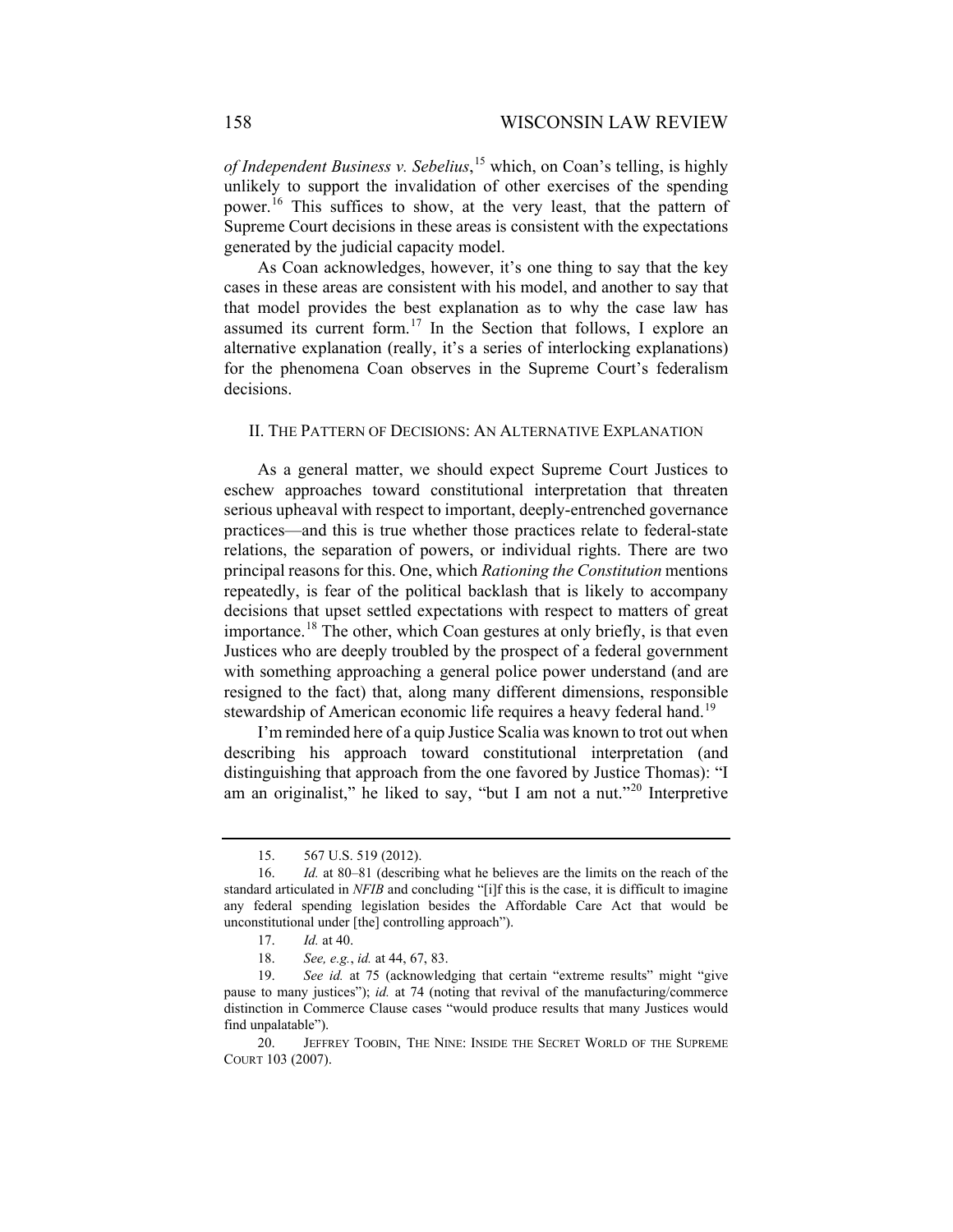methods or doctrinal formulas that threaten to, say, undermine the legal foundation for the modern administrative state or disable the national government from regulating in spaces it has dominated for decades, seem to me to fall squarely on the "nut" side of the line. And whatever individual Justices (or conservative legal commentators) might say about how dreadfully out of balance our federalism has become, we should not expect their discomfort to yield doctrinal outcomes that threaten to dislodge well-established, highly consequential patterns of governance.<sup>[21](#page-4-0)</sup>

This has significant implications for the Supreme Court's treatment of both the Commerce and Spending Clauses. The former, as Coan explains, supplies the textual hook for "the vast majority of federal criminal laws, as well as the vast majority of federal regulation on subjects ranging from environmental protection to food and drug safety to consumer protection to antitrust to banking and securities to national energy markets to aviation safety."<sup>[22](#page-4-1)</sup> The latter, meanwhile, "underwrites" an enormous quantity of legislation" including more than 800 federal programs distributing funds to the states in amounts exceeding half a trillion dollars a year. $^{23}$  $^{23}$  $^{23}$ 

To be sure, it is not the case that each and every one of these laws and federal programs is sacrosanct, such that striking down one or more of them would necessarily qualify as nutty. But the imperative to eschew legal doctrine that casts doubt on the constitutionality of the true sacred cows among these statutes (and we can quibble over which, exactly, those are) is powerful and, I suspect, sufficient to explain the basic structure of modern federalism doctrine. So far as deference is concerned, Coan points out that abandonment of the deferential approach that characterizes modern Commerce Clause jurisprudence in favor of stringent limits like those that held sway during the early part of the 20th century would "probably require invalidation of large sections of the Controlled Substances Act, the Clean Air and Water Acts, federal antitrust law, federal labor law, federal employment discrimination law, and so on."[24](#page-4-3) Similarly, if the Court were to rely on vague standards instead of categorical rules to police the limits of federal power under either the Commerce Clause or the Spending Clause, it would "call into question a

<span id="page-4-0"></span><sup>21.</sup> Again, it is possible that the confirmation of the two Trump nominees to the Supreme Court changes this calculus. *Cf.*, *e.g.*, *Gundy v. United States*, 139 S. Ct. 2116, 2130–31 (2019) (Alito, J., concurring) (expressing openness to reconsidering the nondelegation doctrine); *id.* at 2148 (Gorsuch, J., dissenting) (reconsidering the contours of the nondelegation doctrine).

<span id="page-4-3"></span><span id="page-4-2"></span><span id="page-4-1"></span><sup>22.</sup> COAN, *supra* not[e 1,](#page-0-3) at 71; *see also id.* (noting that "[e]ach of these laws, in turn, contains innumerable discrete regulations of individual behavior that might be subject to constitutional challenge, depending on the Supreme Court's interpretation of the commerce power").

<sup>23.</sup> *Id.* at 83.

<sup>24.</sup> *Id.* at 74–75.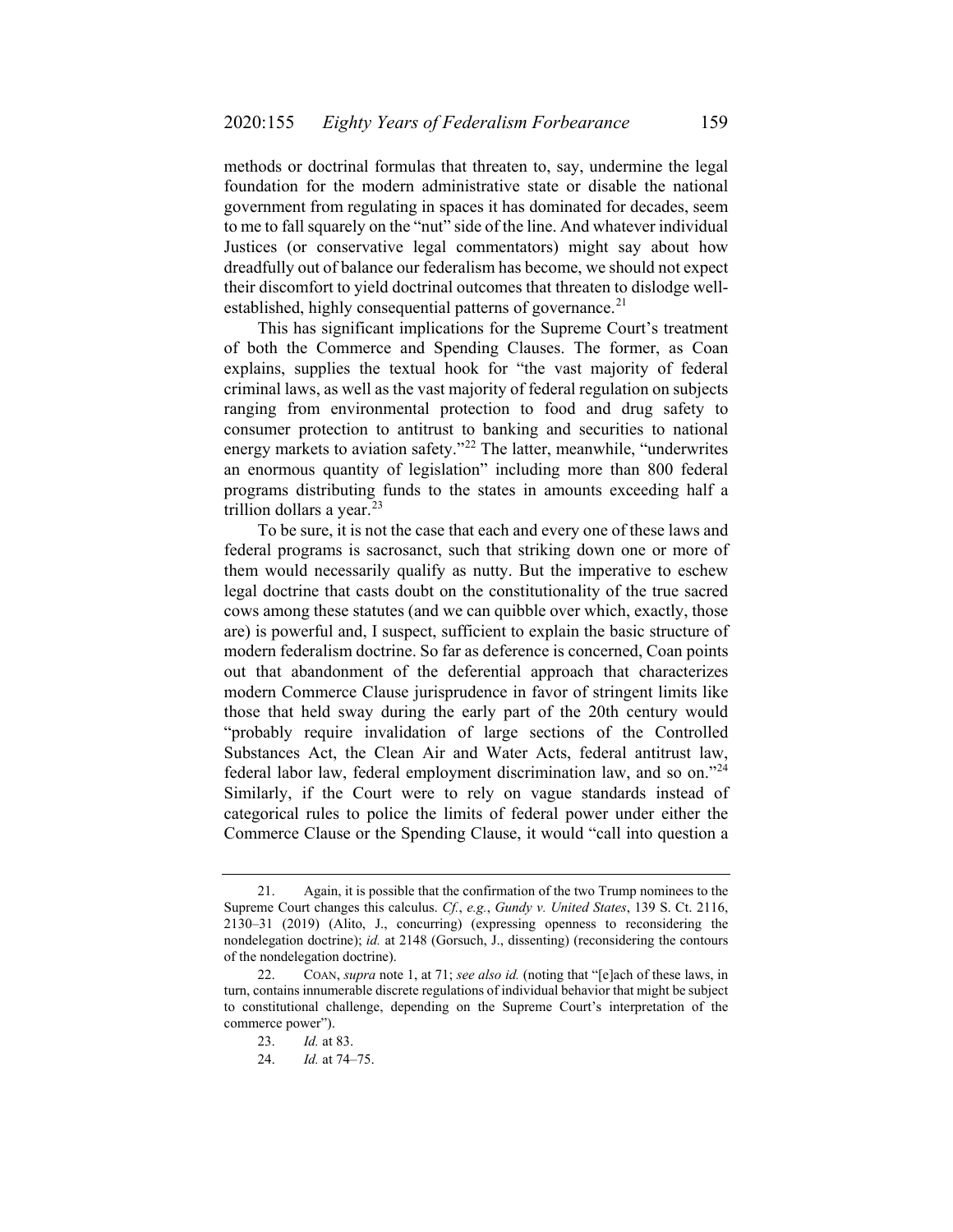vast quantity of federal legislation<sup> $25$ </sup> touching on subjects ranging from education to public health to social security.

*Rationing the Constitution* sounds similar themes in connection with the separation of powers and individual rights. Coan observes, for example, that if the Court were to abandon its longstanding tradition of deferring to Congress when it comes to delegating power to administrative agencies, "it would call into question the entire regulatory state and its attendant laws and regulations."[26](#page-5-1) Similarly, he notes, "[a] robust reading of the Equal Protection Clause, articulated in the form of a vague standard  $\dots$  would call into question much of the U.S. Code."<sup>[27](#page-5-2)</sup>

At every turn, however, Coan pivots from these observations to the claim that the introduction of such threats to the established regulatory order is unattractive, not so much in its own right, but because it threatens to spawn caseload pressures that the Court simply cannot bear.<sup>[28](#page-5-3)</sup> But as I read these segments of the book, I found myself casting about for the jurisprudential equivalent of "you had me at hello." Perhaps it's: "you had me at full-blown regulatory Armageddon." Once it becomes clear that a doctrinal framework raises doubts as to the constitutionality of significant swaths of federal law or deeply entrenched federal programs, one need not cast about for explanations as to why the Justices have consistently avoided that framework. To the contrary, this is just what you'd expect if you endorsed the (I think uncontroversial) premise that the Justices will not craft doctrine that threatens to shake the foundations of modern governance.

Indeed, to insist that the judicial capacity model is needed to solve the "doctrinal puzzles" Coan identifies is to imagine a cadre of Justices with a rather odd mix of risk aversion and recklessness. They're willing to

<span id="page-5-0"></span><sup>25.</sup> *Id.* at 73–74; *see also id.* at 85 (explaining that reliance on vague standards to mark the limits of the spending power would "call into question a large and uncertain fraction of spending-power legislation").

<span id="page-5-1"></span><sup>26.</sup> *Id.* at 96; *see also id.* at 97 (arguing that reliance on a vague standard to enforce the nondelegation principle would "cast a pall of uncertainty over all congressional delegations" and "threaten a large fraction of federal statutes"); *id.* at 107–08 ("Rigorous enforcement of the unitary executive theory would imperil the existence of independent agencies and would call into question every mechanism of congressional oversight, formal and informal, including the Administrative Procedure Act."); *id.* at 110 (noting that reviving a categorical prohibition on Congress limiting the president's power to remove high-level executive officials would mean "dismantl[ing] independent agencies, including the Federal Reserve").

<span id="page-5-3"></span><span id="page-5-2"></span><sup>27.</sup> *Id.* at 130; *see also id.* at 26 ("A robust reading of either the Equal Protection Clause of the Fourteenth Amendment or the Takings Clause of the Fifth Amendment, articulated in the form of a vague standard, would call into question a very large fraction of the U.S. Code. . . . This includes environmental, labor, workplace safety, consumer protection, securities, banking, and myriad other regulations at the federal level and similar regulations at the state and local levels, along with land use, zoning, licensing, and traffic regulations of every description . . . .").

<sup>28.</sup> *Id.* at 74, 85, 96, 108, 131.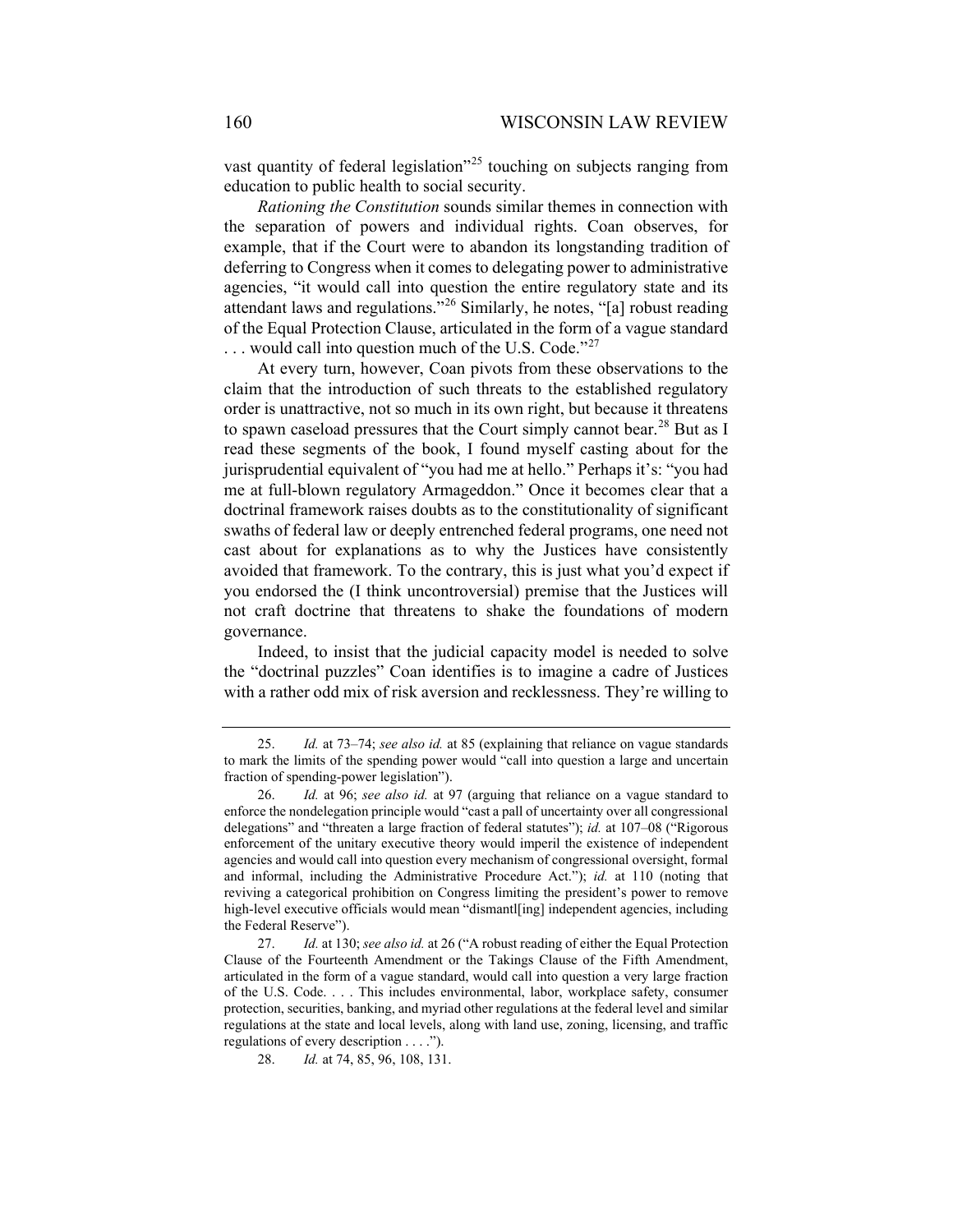consider doctrinal changes that might seriously destabilize longstanding and foundational regulatory practices, but they balk at the prospect of an overloaded Supreme Court docket or a diminished commitment to uniformity in the interpretation of federal law. I have difficulty making sense of that preference ordering.

Of course, one would think that there are options available to the Court that lie somewhere in between unrelenting, abject deference and full-blown regulatory Armageddon. For example, the Court might rely on categorical distinctions that do not raise questions about the constitutionality of the modern administrative state; or it might rely on flexible standards to carve out disfavored regulatory efforts without meaningfully undermining the tradition of federal empowerment we associate with New Deal constitutionalism. As Coan puts it, we might expect the Justices either to "impose meaningful across-the-board limits that would curb, but not overturn, the modern regulatory state"<sup>[29](#page-6-0)</sup> or to "opportunistically invalidat[e] commerce-power legislation that they oppose on ideological grounds."[30](#page-6-1)

But this turns out to be much easier said than done. To begin with, it's fair to ask what these "meaningful across-the-board limits"—limits that would "curb, but not overturn, the modern regulatory state"—might be. *Rationing the Constitution* does not say. The limits deployed by the Court in the late-nineteenth and early-twentieth centuries—in particular, the distinctions between manufacturing and commerce, $31$  and between direct and indirect effects on interstate commerce<sup>[32](#page-6-3)</sup>—surely do not qualify. By the 1930s and 40s, these devices were understood to serve as significant obstacles to responsible federal supervision of the national economy. Relying on them now, or on similar doctrinal tools, could only be more disruptive and destructive.

Moreover, neither the more recent case law in this area nor the attendant scholarly commentary offers many suggestions for alternative limits that would qualify as both meaningful and not untenably disruptive. Instead, both sets of sources are long on handwringing about the expansion of federal power and short on plausible ideas as to how the Court might

<span id="page-6-0"></span><sup>29.</sup> *Id.* at 67; *see also id.* at 83 (arguing that fear of political backlash cannot explain "why the Court's conservatives have never been seriously tempted to impose more modest but still meaningful across-the-board limits" on the spending power).

<span id="page-6-1"></span><sup>30.</sup> *Id*. at 67; *see also id.* at 83 (arguing that fear of political backlash "does not explain why the Court's liberals and conservatives have both refrained from opportunistically invalidating the occasional spending-power statute").

<span id="page-6-2"></span><sup>31.</sup> *E.g.*, *United States v. E.C. Knight Co.*, 156 U.S. 1, 12 (1895) ("Commerce succeeds to manufacture, and not a part of it.").

<span id="page-6-3"></span><sup>32.</sup> *E.g.*, *A.L.A. Schechter Poultry Corp. v. United States*, 295 U.S. 495, 546 (1935) ("In determining how far the federal government may go in controlling intrastate transactions upon the ground that they 'affect' interstate commerce, there is a necessary and well-established distinction between direct and indirect effects.").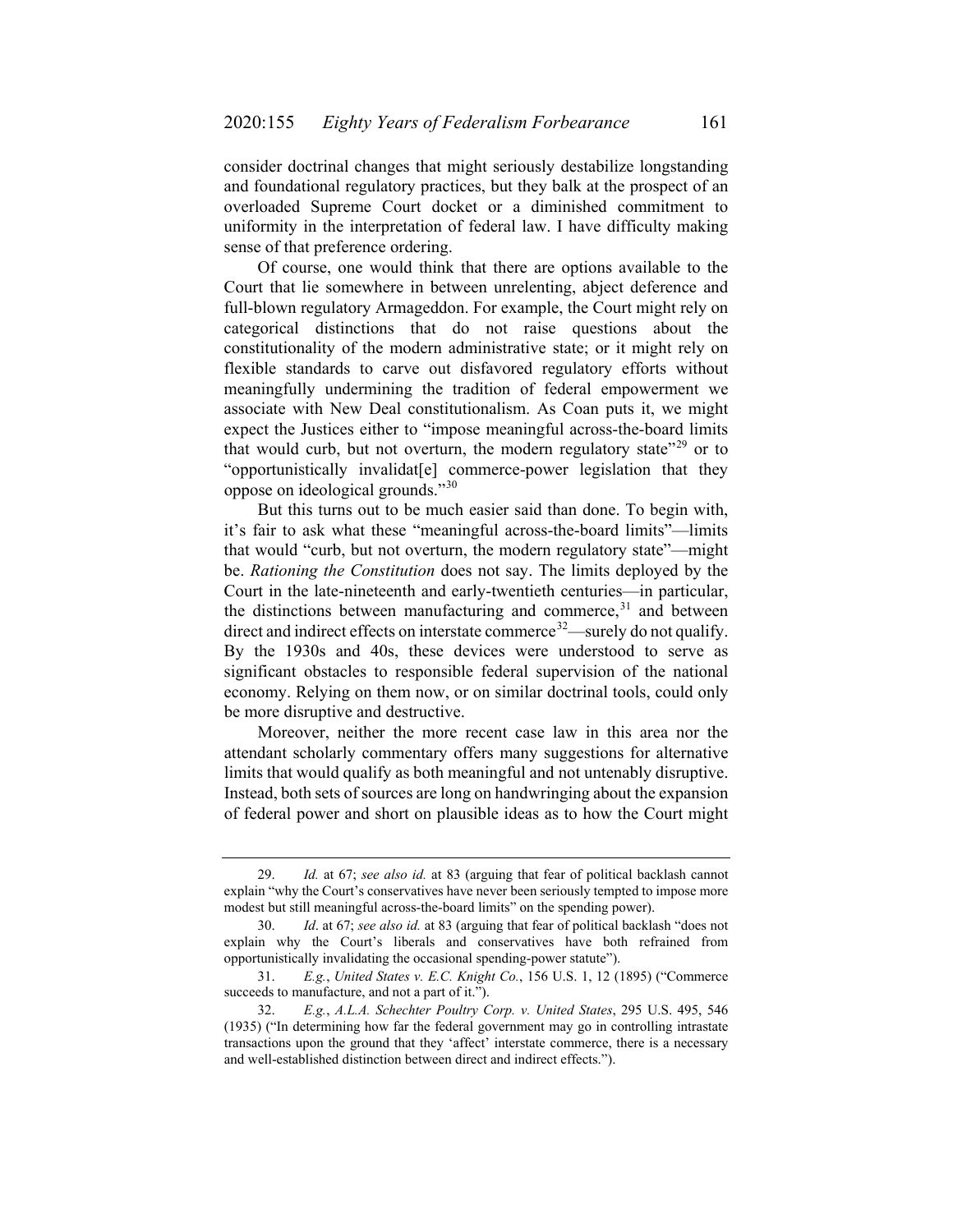<span id="page-7-0"></span>rein it in. For example, Justice Thomas's concurring opinion in *United States v. Lopez*<sup>[33](#page-7-1)</sup> contemplates meaningful limits on federal power,<sup>[34](#page-7-2)</sup> as do articles by Richard Epstein and Randy Barnett.<sup>[35](#page-7-3)</sup> But the vision laid out in these sources (and there's a good deal of substantive overlap among them) would, as Epstein acknowledges, "require dismantling . . . large portions of the modern federal government."[36](#page-7-4) The majority opinion in *Lopez*, meanwhile, along with cases like *United States v. Morrison*<sup>[37](#page-7-5)</sup> and *NFIB v. Sebelius*, have the opposite character: they do not threaten the foundations of modern national governance, but the limits they announce are, as Coan explains, rather narrow in scope.<sup>[38](#page-7-6)</sup>

The Court's failure to experiment with potential middle-ground categorical limits or with vague standards is best explained, I think, by reference to two considerations. First, even if we presume that ideologically conservative jurists would be pleased to scale back the modern regulatory state in meaningful ways (but ways that do not threaten to dismantle the whole thing), it's hard to do so by way of categorical rules without threatening at least some legislation that political conservatives would likely wish to preserve. Consider, for example, the Controlled Substances Act or the many federal statutes that preempt state tort law. Judges could, I suppose, attempt to gerrymander the relevant categories in order to avoid goring their own ox, but this will run headlong into a second consideration—the rule of law.

As Larry Lessig explained in his widely-cited article, *Translating Federalism*, the Court faces "constant pressure . . . to avoid rules that, in context, in their application, appear political."[39](#page-7-7) Indeed, Lessig attributes the collapse of pre-New Deal Commerce Clause jurisprudence to precisely this concern. The formalisms the Court had been relying on at that time

- 37. 529 U.S. 598 (2000).
- 38. COAN, *supra* not[e 1,](#page-0-3) at 63–65.

<sup>33.</sup> 514 U.S. 549 (1995).

<span id="page-7-2"></span><span id="page-7-1"></span><sup>34.</sup> *Id.* at 584–85 (Thomas, J., concurring) (advocating reconsideration of the "substantial effects" test and raising doubts about the soundness of the aggregation principle announced in *Wickard v. Filburn*).

<span id="page-7-3"></span><sup>35.</sup> *See* Randy E. Barnett, *The Original Meaning of the Commerce Clause*, 68 U. CHI. L. REV. 101, 101 (2001) (arguing that Congress's power to regulate interstate commerce is the power "to specify rules to govern the manner by which people may exchange or trade goods from one state to another, [and] to remove obstructions to domestic trade erected by states"); Richard A. Epstein, *The Proper Scope of the Commerce Power*, 73 U. VA. L. REV. 1387, 1454 (1987) (arguing that "[t]he affirmative scope of the commerce power should be limited to . . . interstate transportation, navigation and sales, and the activities closely incident to them").

<sup>36.</sup> Epstein, *supra* note [35,](#page-7-0) at 1454–55.

<span id="page-7-7"></span><span id="page-7-6"></span><span id="page-7-5"></span><span id="page-7-4"></span><sup>39.</sup> Lawrence Lessig, *Translating Federalism:* United States v. Lopez, 1995 SUP. CT. REV. 125, 175. Lessig labels this the "Frankfurter constraint" because Felix Frankfurter expounded upon the idea in an article exploring the history of Commerce Clause jurisprudence. *See id.* at 174 n.142 (citing FELIX FRANKFURTER, THE COMMERCE CLAUSE: UNDER MARSHALL, TANEY AND WAITE 54 (1937)).